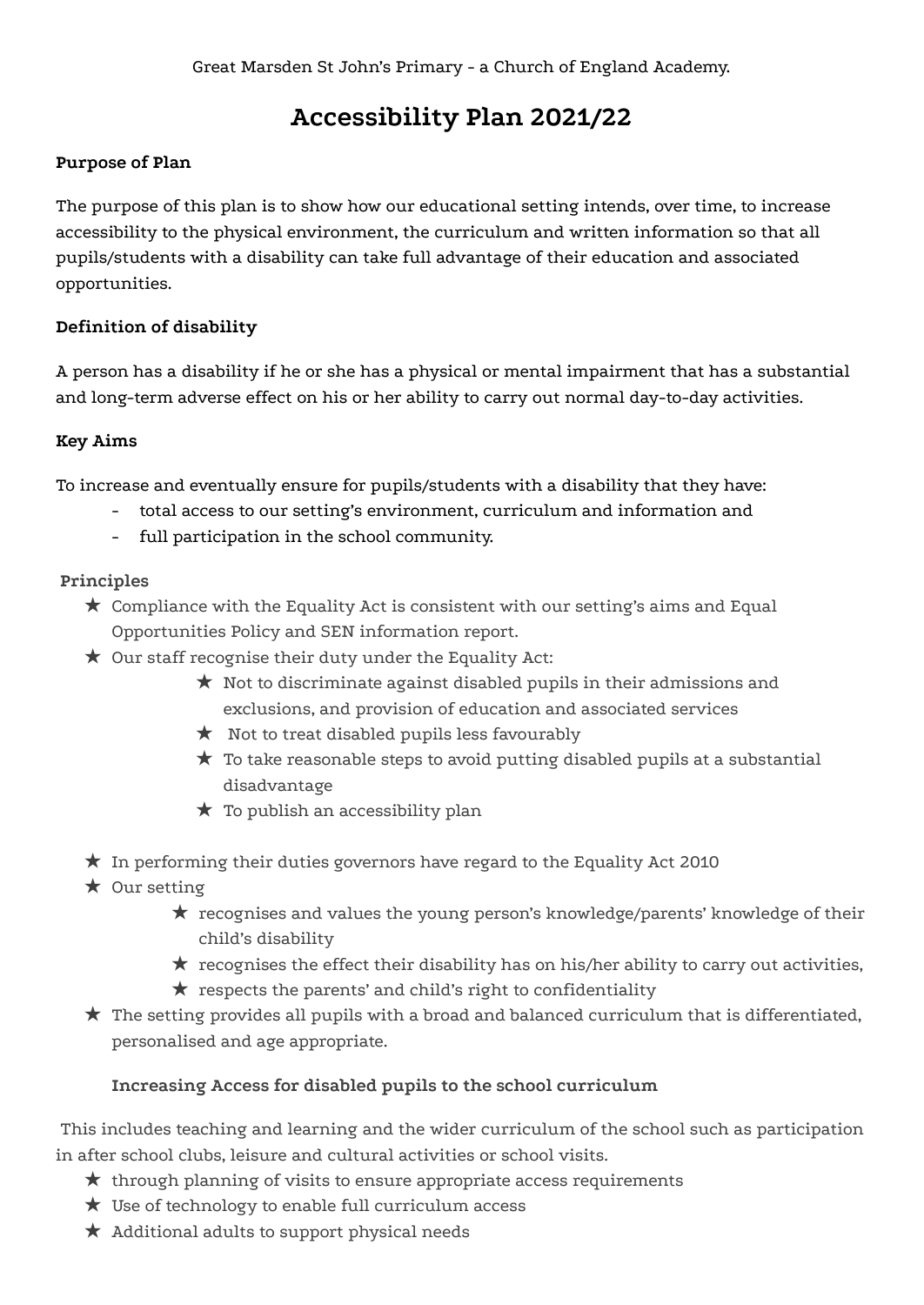## Great Marsden St John's Primary - a Church of England Academy.

- ★ Working with outside agencies so school can provide physiotherapy thus enabling children to be in school
- ★ Staff have regular and updated training re additional needs and how the needs can be met
- $\star$  We use a graduated approach when meeting the needs of pupils/students with SEND

# **Improving access to the physical environment of the school**

This includes improvements to the physical environment of the school and physical aids to access education.

- $\star$  buildings adapted to ensure that the majority of areas are physically accessible for people with disabilities
- $\star$  If adaptations are not possible we use creative solutions to ensure inclusion e.g. moving classes to accessible classrooms
- $\star$  Paths and entrances are well maintained and accessible
- $\star$  Calm low sensory areas are available

# **Improving the delivery of written information to disabled pupils**

This will include planning to make written information that is normally provided by the school to its pupils available to disabled pupils. Examples might include handouts, timetables, textbooks and information about school events. The information should take account of pupils' disabilities and pupils' and parents preferred formats and be made available within a reasonable time frame.

- ★ Use of technology for sight impairment
- $\star$  The SEN Information Report and Accessibility Plan online and in hard copy
- $\star$  We hold review meetings etc at times when parents are able to attend
- $\star$  Information available in a variety of languages and print can be adapted to suit individual needs.

# **Financial Planning and control**

The headteacher, SLT and the Trust Finance Team will review the financial implications of the accessibility plan as part of the normal budget review process.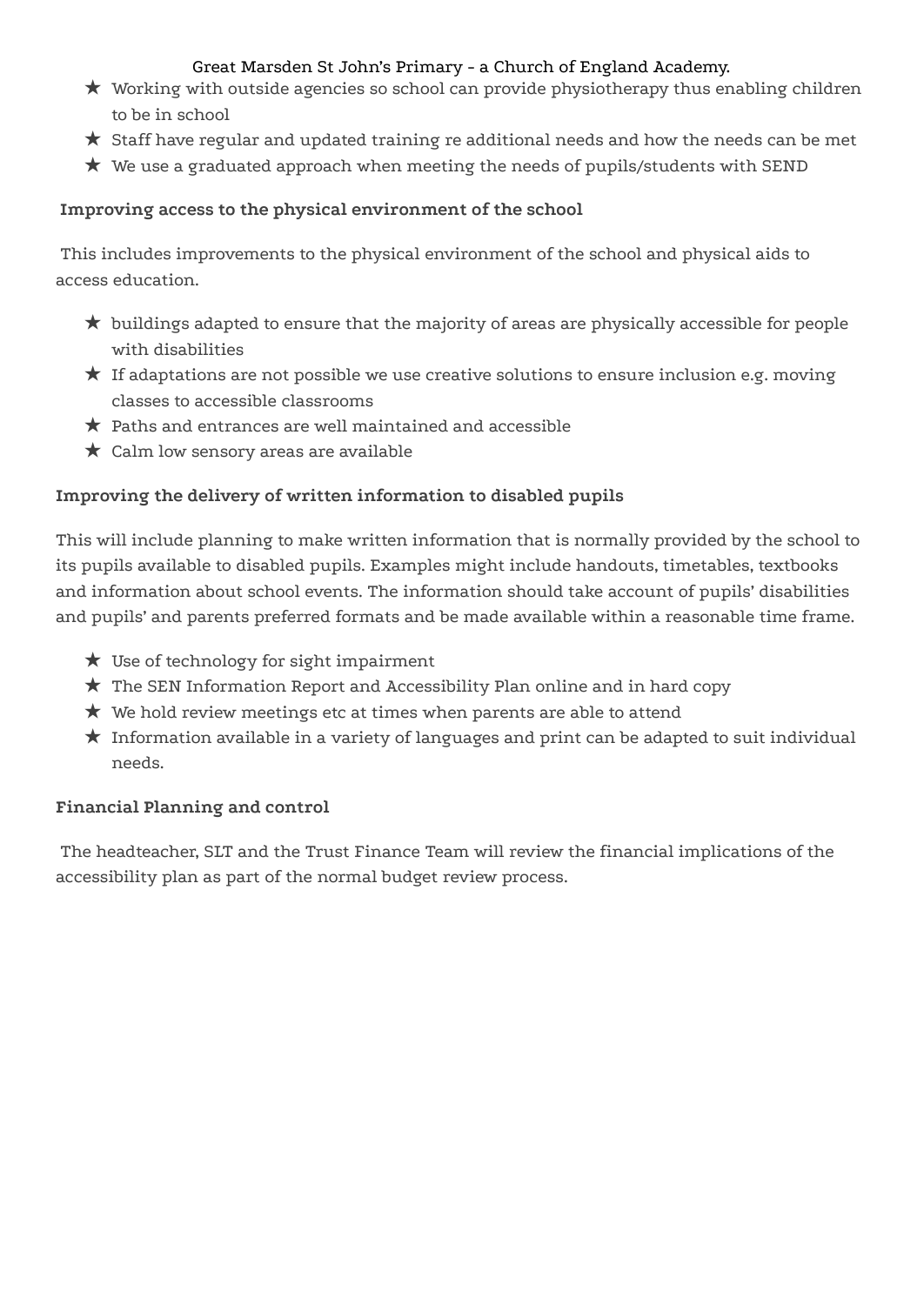# AUDIT OF CURRENT PROVISION & ACTION REQUIRED

## 1. Curriculum Access

| Statement                                                                                                                                                                                                                         | Evidence                                                                                                                                                                                                                          | Action<br>Required/When?                                                                   |
|-----------------------------------------------------------------------------------------------------------------------------------------------------------------------------------------------------------------------------------|-----------------------------------------------------------------------------------------------------------------------------------------------------------------------------------------------------------------------------------|--------------------------------------------------------------------------------------------|
| Teachers and TAs have the necessary<br>training to teach and support pupils<br>with a range of disabilities and have<br>access to specialist teachers and<br>external agencies for information and<br>advice.                     | CPD file.<br>External agency written<br>reports and advice - for<br>example, educational<br>psychologist, specialist<br>teachers etc,                                                                                             | SEN training as need<br>arises.<br>On-going CPD                                            |
| Pupils with emotional, social and<br>behavioural difficulties are supported in<br>school.                                                                                                                                         | A carefully monitored<br>behaviour system is in place.<br>However, for those children for<br>whom additional support is<br>needed, a bespoke behaviour<br>plan will be written and<br>shared with pupils and<br>parents / carers. | Bespoke behaviour<br>plans written when<br>needed.                                         |
| Classrooms are optimally organised for<br>disabled pupils.                                                                                                                                                                        | Specialist teachers and other<br>outside agencies liaised with<br>to ensure high quality<br>provision.                                                                                                                            | Change, adapt and<br>adopt as the needs of<br>individuals change<br>over time.             |
| Lessons provide opportunities for all<br>pupils to achieve, i.e. are differentiated<br>and include work to be completed by<br>individuals, pairs, small groups and the<br>whole class as appropriate and are<br>supported by TAs. | Lesson observation records.<br><b>Lesson Plans</b>                                                                                                                                                                                | Continue to<br>implement<br>personalised<br>learning when<br>appropriate.<br>Continuous    |
| All children on the SEN register have<br>IEP's which contain individual targets.<br>These targets are worked on a 1:1 basis<br>through the week.                                                                                  | IEP monitoring sheets                                                                                                                                                                                                             | Refine the Plan Do<br>Review cycle<br>working with SMART<br>targets.                       |
| All pupils are encouraged to take part in<br>music, drama and physical activities.                                                                                                                                                | Full inclusion,<br>extra-curricular clubs, church<br>visits, concerts, performances<br>etc.                                                                                                                                       | Appropriate<br>registers to be kept to<br>monitor<br>participation of<br>SEND pupil group. |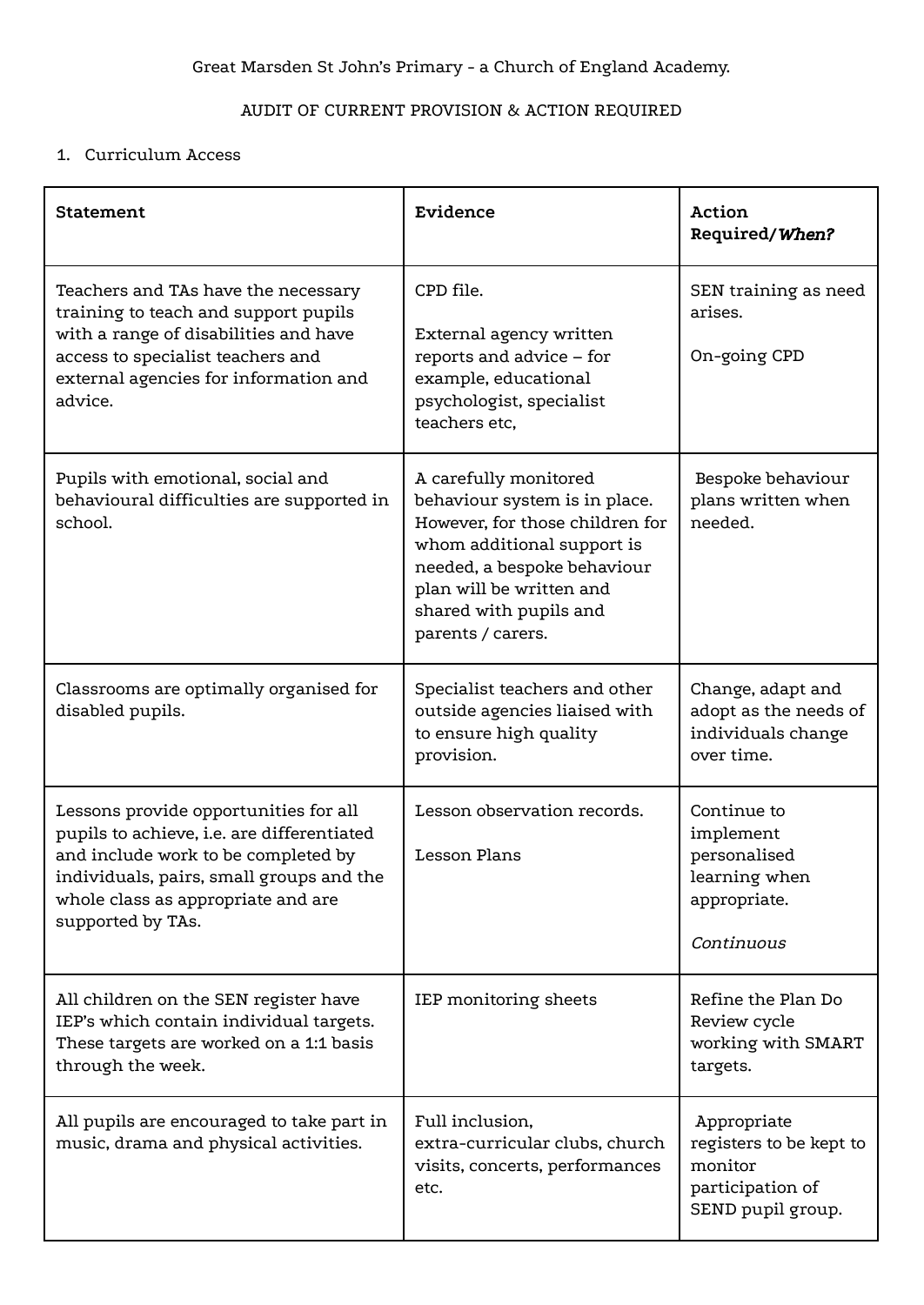| Staff recognise and plan for the<br>additional time and effort needed by<br>some disabled pupils, slow writing speed<br>for pupils with dyslexia, extra time to<br>move from activity to activity for those<br>with physical disabilities. | All staff aware of needs.<br>Appropriate applications can<br>be made for SATs -<br>readers/scribes/extra time<br>can be applied for.                        |                                                                                                                                             |
|--------------------------------------------------------------------------------------------------------------------------------------------------------------------------------------------------------------------------------------------|-------------------------------------------------------------------------------------------------------------------------------------------------------------|---------------------------------------------------------------------------------------------------------------------------------------------|
| ICT equipment is suitable for current<br>needs within school                                                                                                                                                                               | All children access the ICT<br>curriculum.                                                                                                                  | Equipment can be<br>fitted with<br>additional<br>software/hardware to<br>allow access for<br>disabled pupils as<br>and when<br>appropriate. |
| School visits are accessible to all pupils,<br>regardless of attainment or impairment.                                                                                                                                                     | See Educational Visits policy<br>- consultations with parents<br>as appropriate.<br>All risk assessments include<br>info re. Disabled pupils. H&S<br>policy |                                                                                                                                             |
| All staff have high expectations for all<br>pupils                                                                                                                                                                                         | Lesson Observations, tracking<br>& target setting in place.                                                                                                 |                                                                                                                                             |
| All staff strive to remove barriers to<br>learning and participation & value pupil<br>voice.                                                                                                                                               | Lesson observations, IEP<br>Reviews, Weekly staff<br>meetings (Regular TA, & SLT<br>meetings)<br>School Council                                             | Continuing CPD                                                                                                                              |

#### AUDIT OF CURRENT PROVISION & ACTION REQUIRED

# 1. Physical Access

| Statement                                                                                                                     | Evidence                                                                                                                                           | Action<br>Required/When? |
|-------------------------------------------------------------------------------------------------------------------------------|----------------------------------------------------------------------------------------------------------------------------------------------------|--------------------------|
| The layout of areas such as classrooms,<br>hall, library, dining hall, reception,<br>playground & field allows access for all | The entrance area has double<br>doors wide enough to<br>accommodate a wheelchair.<br>All KS1 and 2 classrooms are<br>on one level. Where necessary |                          |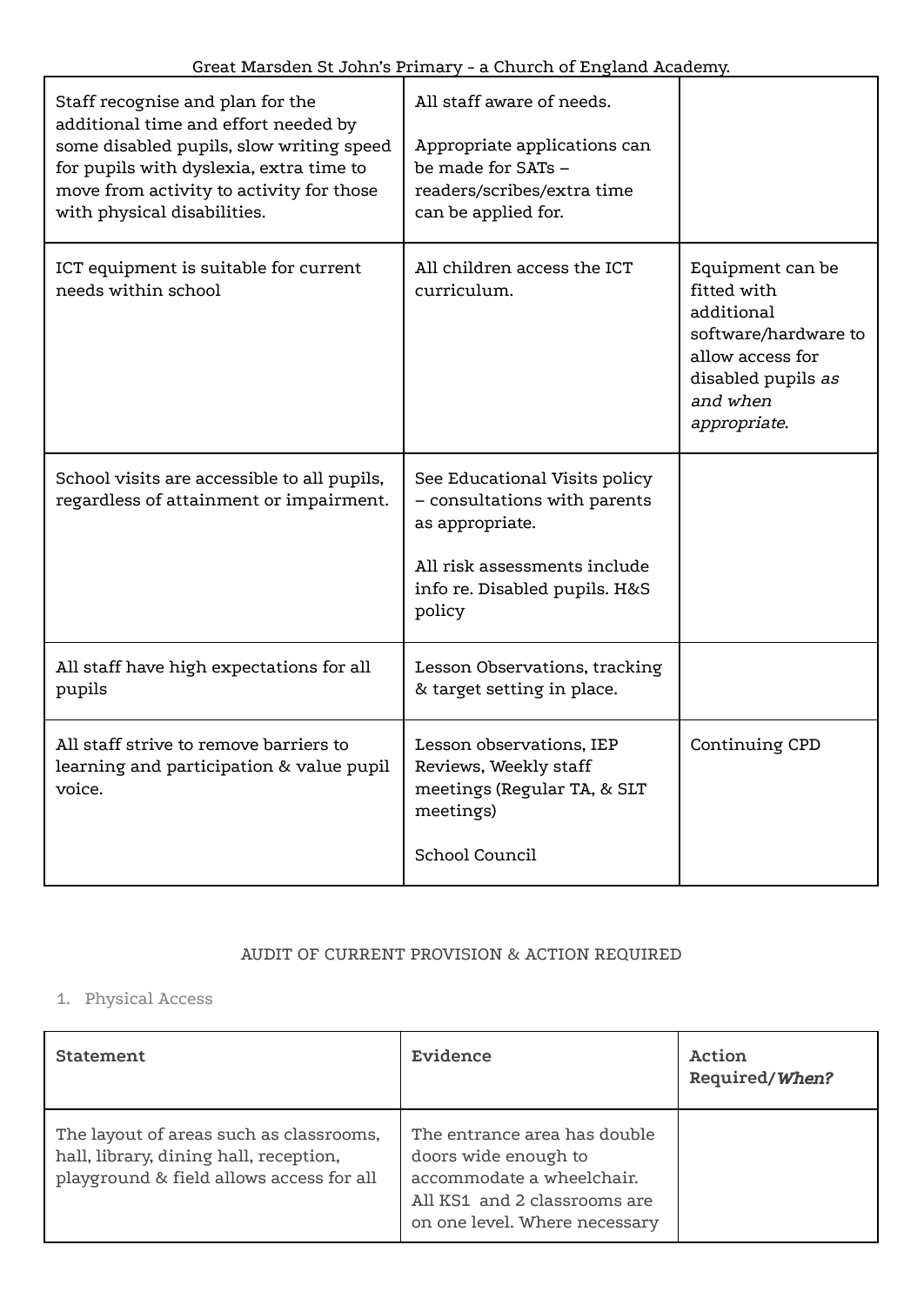| pupils. There are no barriers to access<br>caused by doorways, stairs, and steps.                                      | there are ramps leading into<br>all external doors from<br>outside with the exception of<br>the year 2 doorway. Here there<br>is an alternative entrance. |                                                            |
|------------------------------------------------------------------------------------------------------------------------|-----------------------------------------------------------------------------------------------------------------------------------------------------------|------------------------------------------------------------|
| Disabled Toilet facilities have sufficient<br>room to accommodate a changing bed &<br>toileting chair.                 | Installation of fully equipped<br>disabled toilet.                                                                                                        | Install emergency<br>call chord - expected<br>Autumn 2021. |
| Pathways around school are safe and<br>well signed.                                                                    | Good signage.<br>Well laid paths                                                                                                                          |                                                            |
| Parking arrangements for all are logical<br>and safe and have ramps to access the<br>main school entrance and grounds. | Clearly marked disabled<br>parking bay.                                                                                                                   |                                                            |
| Emergency and evacuation systems<br>INFORM ALL pupils.                                                                 | Auditory Alarms. Hearing<br>impaired/disabled children<br>escorted off premises by<br>designated adults.                                                  |                                                            |
| Signs are uncomplicated, and<br>unambiguous.                                                                           | See signage around school.                                                                                                                                |                                                            |
| All areas are well lit.                                                                                                | Audited by H&S                                                                                                                                            |                                                            |

# AUDIT OF CURRENT PROVISION & ACTION REQUIRED

# 1. Access to Information

| Statement                                                                                                                                                                                                          | Evidence                                                         | <b>Action Required /</b><br>When?                 |
|--------------------------------------------------------------------------------------------------------------------------------------------------------------------------------------------------------------------|------------------------------------------------------------------|---------------------------------------------------|
| Staff are familiar with the technology and<br>practices to assist pupils, parents and<br>carers with disabilities, e.g, positioning<br>when talking to a hearing impaired<br>learner, need for simple language and | External advice given by<br>specialists.<br>Lesson observations. | SEN updates<br>provided regularly<br>by SEND Lead |